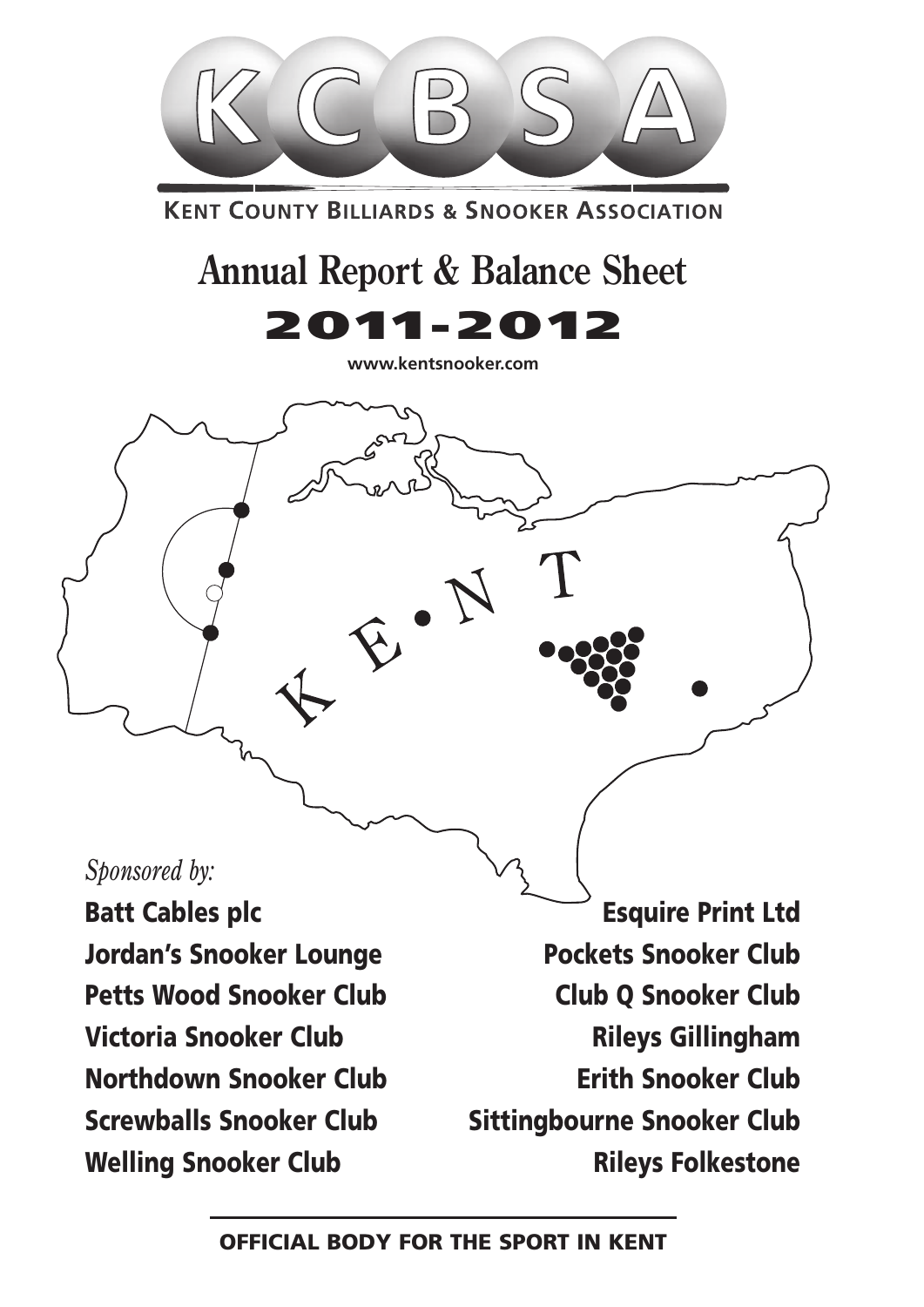

**RECENTLY REFURBISHED**

# **SNOOKER • POOL • DARTS • POKER**

# 4 High Street, Snodland, Kent ME6 5DF **Tel: 01634 244442**

Mon – Fri: 11.45am – 11.00pm Sat & Sun: 11.00am – 12.00am



- **8 Snooker Tables**
- **English 8 Ball Pool Table**
- **8 Professional Dart Boards**
- **Regular Poker Competitions**
- **Fully Licensed Bar**
- **Food and Fresh Coffee**

Check out our website for more information **www.savoysnooker.co.uk**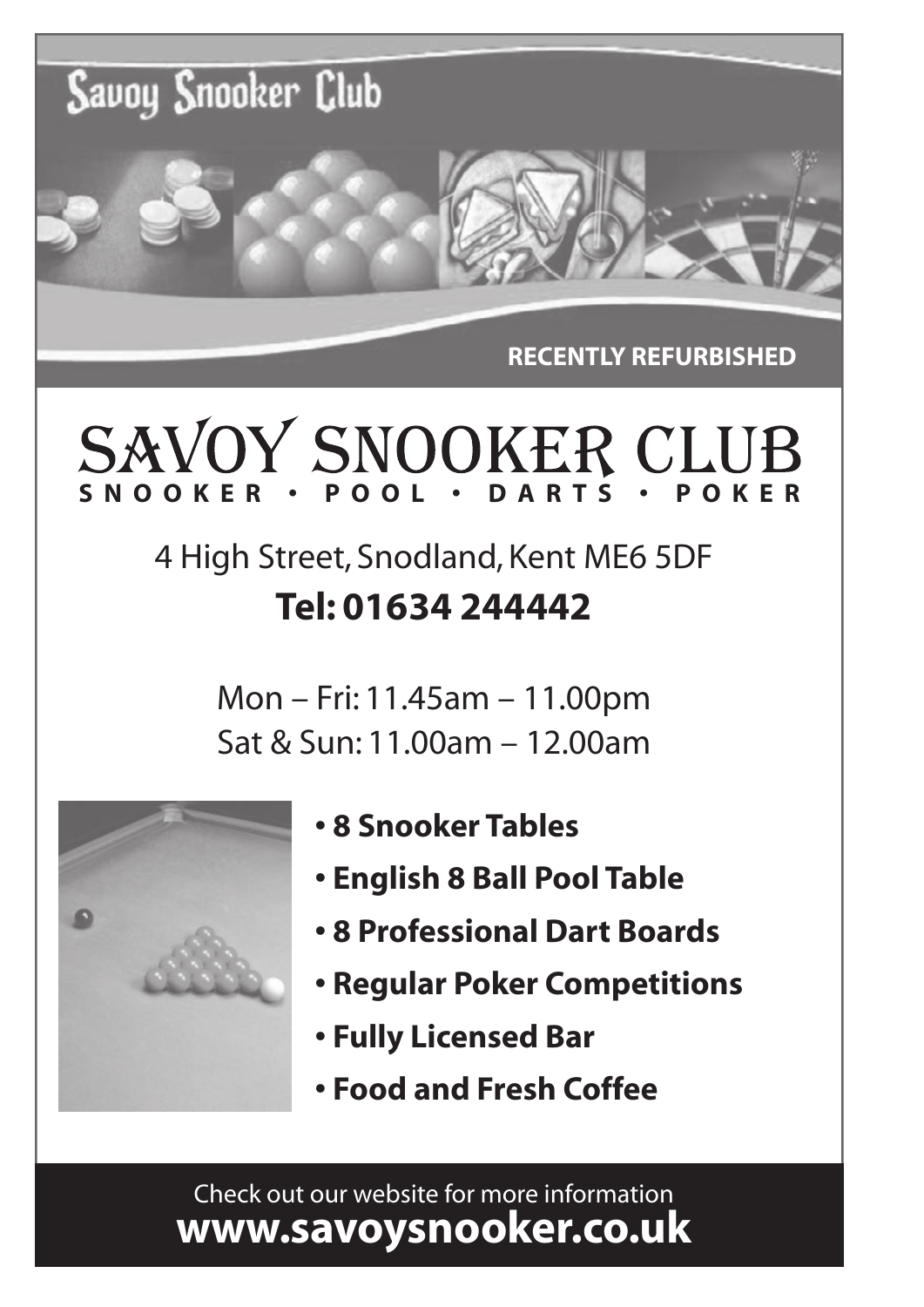# KCBSA Committee 2011-12





*Don Lee-Amies* **President** 





Chairman











## *COMMITTEE APPEAL... YOUR ASSOCIATION NEEDS YOU!*

*The KCBSA is run by a team of enthusiastic volunteers and we are always looking for new members to join us. We meet on the first Tuesday of the month from October to May at The Players Club in Strood. If you'd like to offer your support or just find out a little more about snooker and billiards in the County then feel free to come along, phone 01622 871871 or email info@kentsnooker.com for more details.*

#### **CHAIRMAN'S REPORT**

WE DID IT! We finally managed to get the 64 player capacity entry limit for the Kent County Cup Pro-Am held in March at Jordan's Snooker Lounge. An amazing effort by all the KCBSA team and those that took part. Hopefully this will be a regularly sold out event in our calendar and will spark interest in our other competitions.

Our new Player of The Year trophy was also deemed a success with three or four players in with a chance right down to the final competition. Well done to Danny Bush for being our inaugural winner, we can't wait for the 2012-13 season to come round to see who will challenge for this award.



#### David Jenner

*Chairman*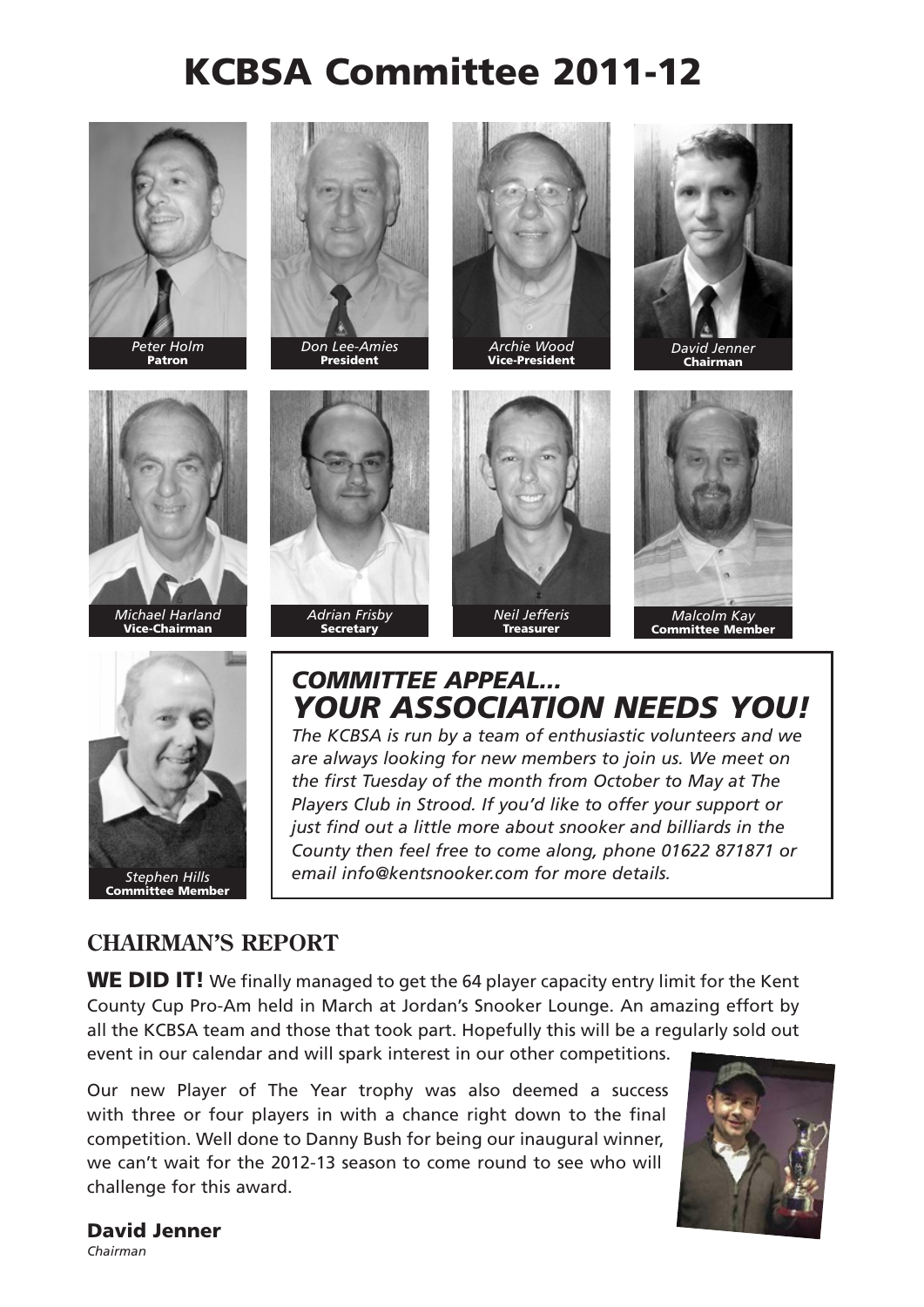# 2011/12 KCBSA RESULTS

#### KENT SNOOKER VETERANS 16.10.11

Petts Wood Snooker Club

Winner: Stephen Hills Runner-up: Max Bell

As last year we had a force of 10 players competing for the Veterans honours. Last year's runner-up, Stephen Hills went one better this time round capturing the top prize



beating Max Bell in the final held at the very welcoming Petts Wood Club. Stephen collected £60 for his efforts along with 25 Player of the Year points whilst Max took home £40 and 20 POTY Points. Let's see how those valuable points stack up at the end of the season. It's worth pointing out that Alex Sommerville played Pat Hughes in a second round match and their combined age was 164!

KENT UNDER 21s

16.10.11 Petts Wood Snooker Club

#### Winner: –

Runner-up: –

It is with some sadness that we have to announce that the Under 21s 2011 did not take place as we only had ONE entrant! Poor old Philip O'Kane turned up looking forward to competing as one of the favourites for this event and yet he was the only player to attend so the competition had to be abandoned, the first time in KCBSA history. However the silver lining for Phil is that he does pick up 10 Player of the Year Points for



putting in an appearance. Let's hope this is not the sign for things to come and next year we will have a much better turn out from the youngsters.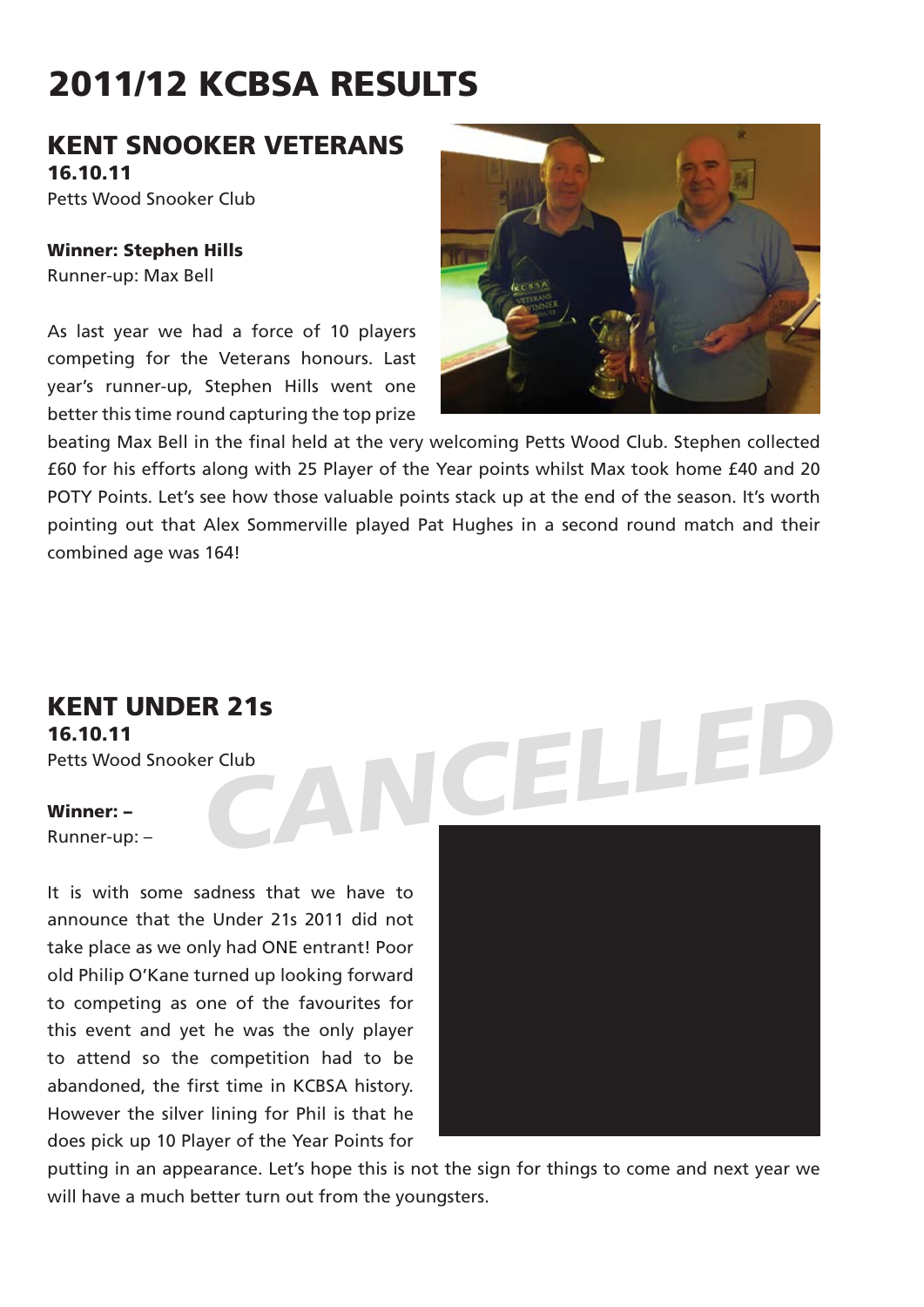## KENT BILLIARDS CHAMPIONSHIPS

20.11.11 Victoria Club, Tunbridge Wells

#### Winner: Andy Phillips

Runner-up: Neil Jefferis

Andy Phillips (pictured right) took the Kent Billiards crown for a record breaking 6th time defeating Neil Jefferis in the final. We had 13 entries on the day so ran a Round Robin with 2 groups of 4 players and a group of 5. The group winners were Neil, Steve Roberts and Michael Wright. Michael had managed to beat Andy in the group stage but Andy still qualified for the semifinals as he had the highest average points score of the players that finished second in the groups. Andy then



beat Steve in the first semi-final, played over an hour, and Neil beat Michael. It looked like Andy was going to run away with the final until Neil fought back with a break of 76 to put him only 2 points behind with a couple of minutes left. A careless shot though let Andy back on to the table and he was able to extend his lead to 18 points when the time ran out with the scores at 212 - 194. Andy won £100 and gained 30 POTY points whilst Neil got £50 and 25 points.

#### KENT SNOOKER PAIRS 11.12.11 Rileys Folkestone Snooker Club

Winners: Steve Wagon & Marc Cackett Runners-up: David Rimer & Danny Bush

Congratulations to Steve and Marc, winning the Pairs Championships for the second time. We had 9 pairs make the journey to Folkestone to compete and each match was played as a best of 5 frames. There were some very strong partnerships and David and Danny reached the final without dropping a frame but Steve and Marc proved to be too good





for them this time and ran out 3-1 winners. It was a relief for Steve whose run

of 6 consecutive runner-up trophies inspired our new Player Of The Year Award. The monkey is finally off his back and the 30 POTY points he and Marc both earned, gives them a good start in the quest to be the inaugural winner. Will they be able to stay ahead of David and Danny who got 20 points each for their efforts? Only time will tell.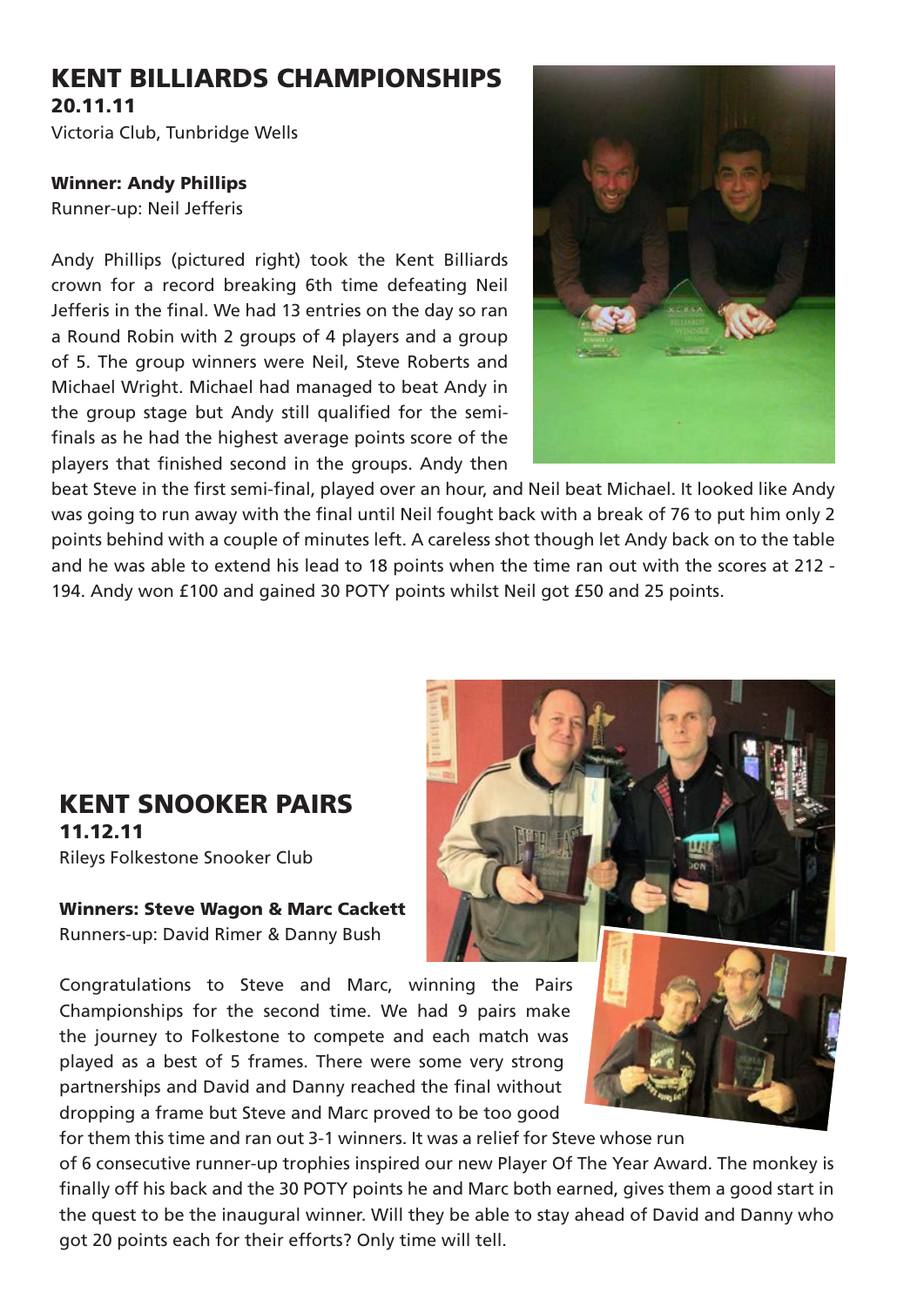## KENT SNOOKER TEAMS

15.1.12

Riley's Snooker Club, Gillingham

Winners: Bushwackett - Danny Bush, Steve Wagon & Mark Cackett

Runners-up: The Committee - Neil Jefferis, Adrian Frisby & Finlay Palmer

Bushwackett are the new Kent Teams champions. There were 7 teams that entered on the day and Danny Bush, Steve Wagon and Marc Cackett proved to be too strong for the others.

In the final they played the Committee team which was Neil Jefferis, Adrian Frisby and Finlay Palmer and and beat them 4-1 to take the £105 winners prize. This has created a 4-way tie at the top of the Player of the Year table with our two big competitions still to play.

## **Best wishes to the KCBSA from the UK's largest specialist Electrical Cable Stockist**



The Belfry, Fraser Road, Erith, Kent. DA8 1QH Tel: 01322 441166 www.batt.co.uk

## KENT AMATEUR CHAMPIONSHIPS

19.2.12

Jordan's Snooker Lounge, Rainham

Winner: David Green Runner-up: Matt Howard

Plate Winner: Danny Bush Plate Runner-up: Rob Molinari

David Green triumphed to become the Kent Amateur Champion for the first time! He beat Matt Howard (last year's winner) 3-2 in a thrilling final. Matt took the first frame. He



then had his first losing frame of the day and David continued his good form to also take the next and a 2-1 lead. David held the highest break of the day at 72 but Matt then beat that with an 80 break to level the match. He then took a 38 point lead in the final frame but David hit back with a quick fire 51. With the last 3 balls remaining the scores were level and David then potted a tremendous blue and pink to clinch the match. David won £200 for winning the title and Matt picked up £100 and £10 for the highest break.

We had 44 entries for the competition. Marc Rotherham and Steve Wagon were the losing semi-finalists. The Tom Ashton Memorial Plate competition was won by Danny Bush beating Rob Molinari 2-0 in the final. This sets up a 2-way tie at the top of the Player of the Year table with just the Kent County Cup to go on March 11th. Don't forget to get your entry in.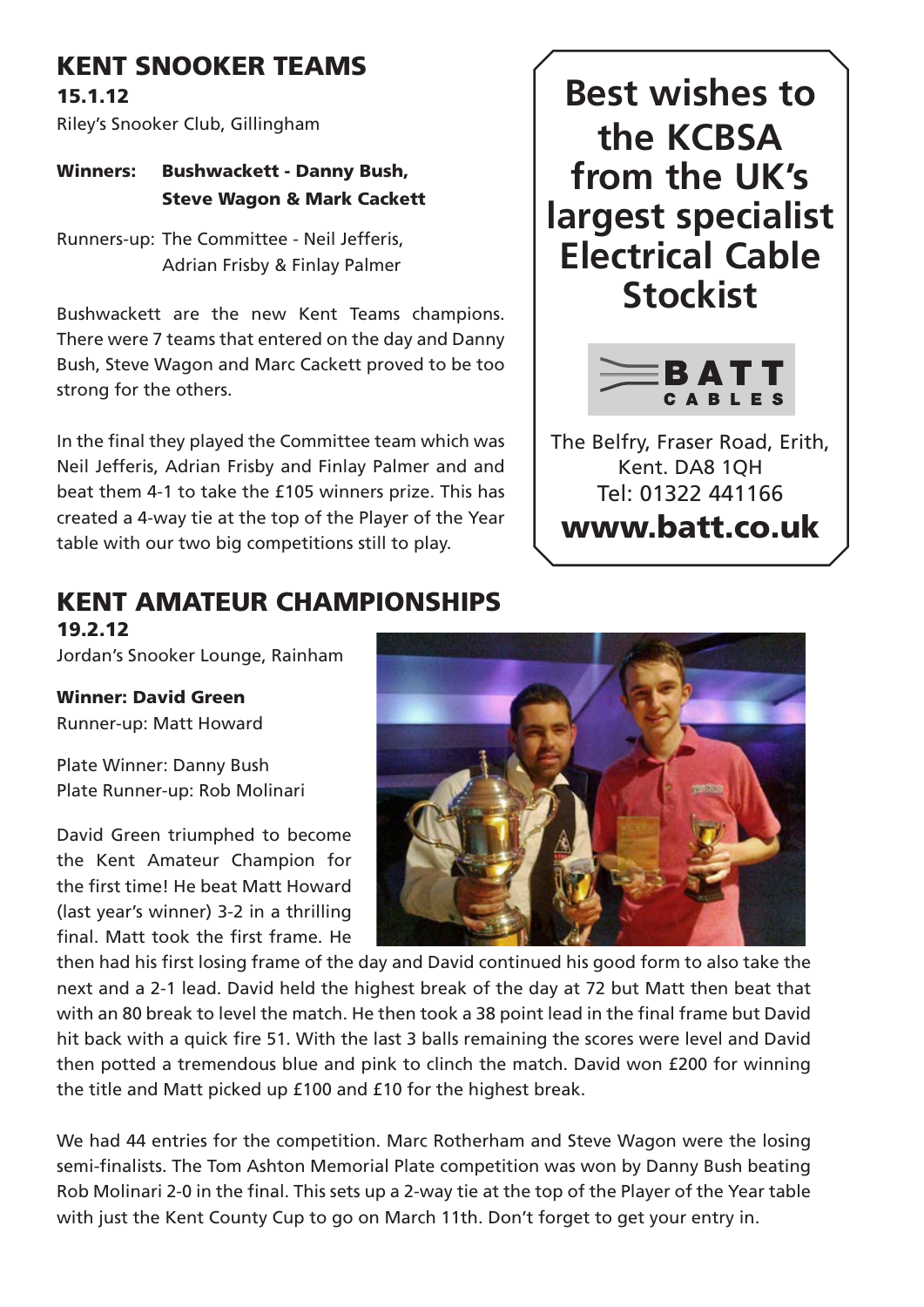## KENT COUNTY CUP 11.3.12

Jordan's Snooker Club, Rainham

#### Winner: Matthew Howard

Runner-up: Charlie Walters

Plate Winner: Marc Rotherham Runner-up: Ron Goodwin

Matthew Howard (Rainham) has claimed the Kent County Cup in an exciting final fought out with Charlie Walters. Matt proved to be the victor winning 3-2 and was a worthy winner for he also took the highest break prize for a magnificent 115 he scored in the third round. He showed consistent form throughout the long day which started at 10.30am and finished at 11pm and there were many times where he had dig deep to pull out a win particularly in the semi final against Stuart

Wood from Essex. Charlie also showed everyone that he was a great finalist after beating Mark Cackett in the other semi. Matthew is the first player since Chris Carpenter to have won the Under 21s, The Kent Amateur and the Kent County Cup; maybe he will win them all in one season next year?



In the Plate event of this tournament, Marc Rotherham triumphed over seasoned campaigner, Ron Goodwin.

Marc played solidly throughout and deserved the top prize. Ron actually was the first ever winner of our Under 23s (now U21s) event way back in 1979-80, it was

great to see him play so well again and will be a formidable competitor in the Veterans which he can take part in next year.

This capped off a momentous day as this Open competition, which is available for any player from outside of the County, was our first event where we had not only managed to sell out all 64 places but we even had 6 players on standby - a brilliant achievement by the Association; let's hope this competition achieves a full house every year from now on... you will definitely need to get your entry in early next season! Not only that, Danny Bush was crowned our inaugural Player Of The Year with 105 points. The 25 points he picked up in this event just saw him scrape home past Neil Jefferis and Steve Wagon.



Special thanks should go to Malcolm Kay for his refereeing duties in the white gloves and also to Les, Maureen and Jordan for being such hospitable hosts, it's great to have their support year on year.

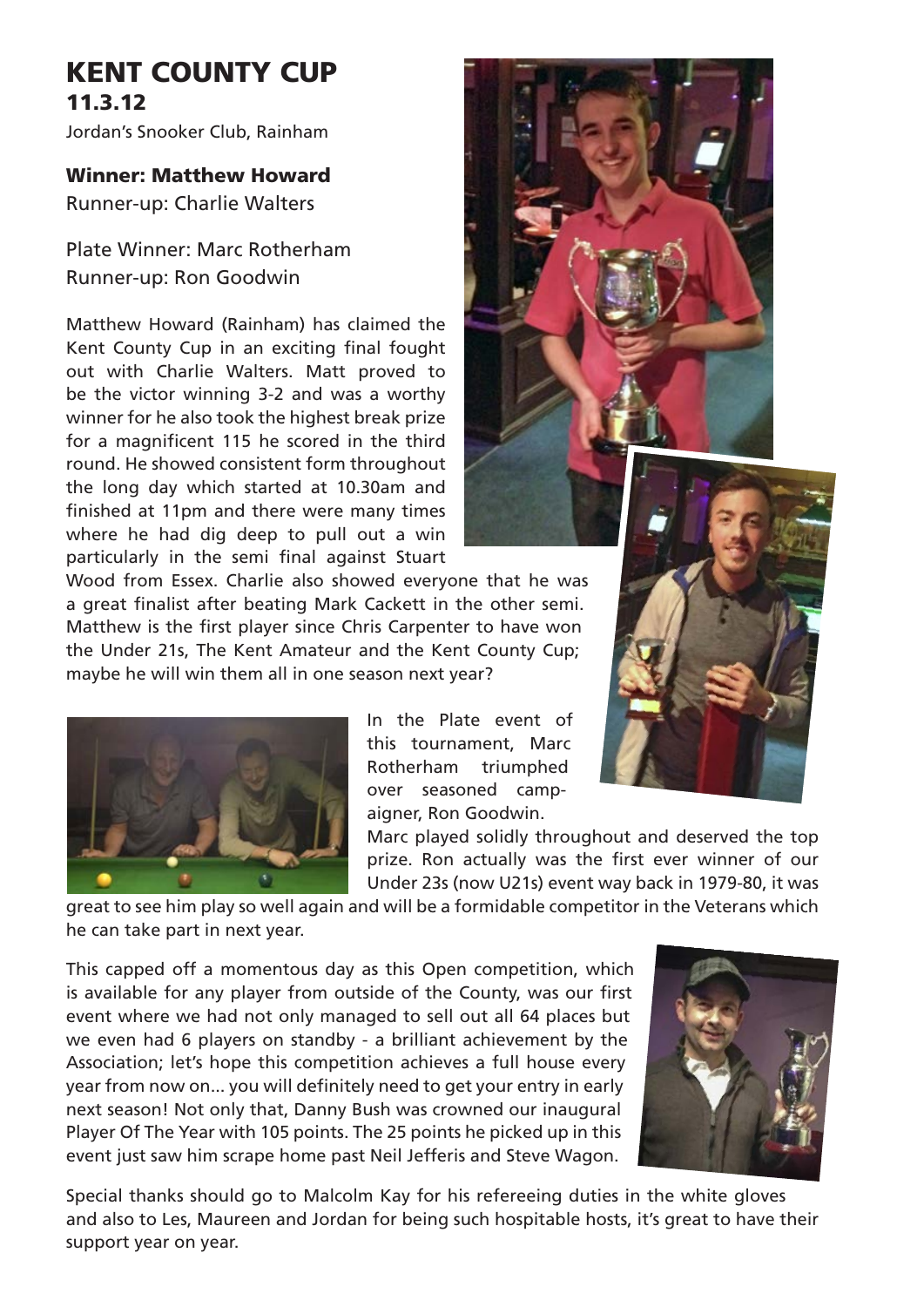#### KENT UNDER 16s 'SUMMERS CUP' 22.4.12

Rileys Club, Gillingham

#### Winner: Michael Loveridge-Greene

Runner-up: Jordan Grimshaw

We had 7 entries to our FRFF showcase competition for Under 16s and we opted to

run a round-robin event to give the youngsters more snooker. The winners of each group went on to contest the final which was played out by Michael Loveridge-Greene and defending champion Jordan Grimshaw. But despite losing the first frame, Michael came out the victor by three frames to one. A great day had by all and nice to see a couple of new faces.







One lad who has improved tremendously over the past 12 months is Callum Haighean, who did very well to make a 25 break, you can see him pictured (left) with Andy Cane (right) and KCBSA Coach, Richard Field.

#### **TREASURER'S REPORT**

We've had a steady year again with a relatively small loss over the year. Our expenses were higher this year mainly due to the purchasing of extra trophies. We also spent a little more on our regular trophies to hopefully make them look more desirable to win. We gave the Billiards trophy a complete revamp and renamed it the Archie Wood Trophy as a thank you to Archie for his contributions to the Association. We were hosts to the South East Inter Counties Billiards and Snooker events and purchased trophies for both. The other counties pay an entry fee to help cover the cost of these but unfortunately the Snooker event had to be cancelled. We hope to re-arrange this event for later this year.

The Association relies on being well supported. We thank again our very generous sponsor, Batt cables and everybody else that supports us. We wish again to thank all of the clubs that hosted our events and also the players and hope that you all enjoyed it enough to want to come back and play again next year and beyond. If you have any suggestions for ways that we can improve what we do then please let us know at the AGM or before hand.

Good luck to you all for the coming season,

Neil Jefferis *Treasurer*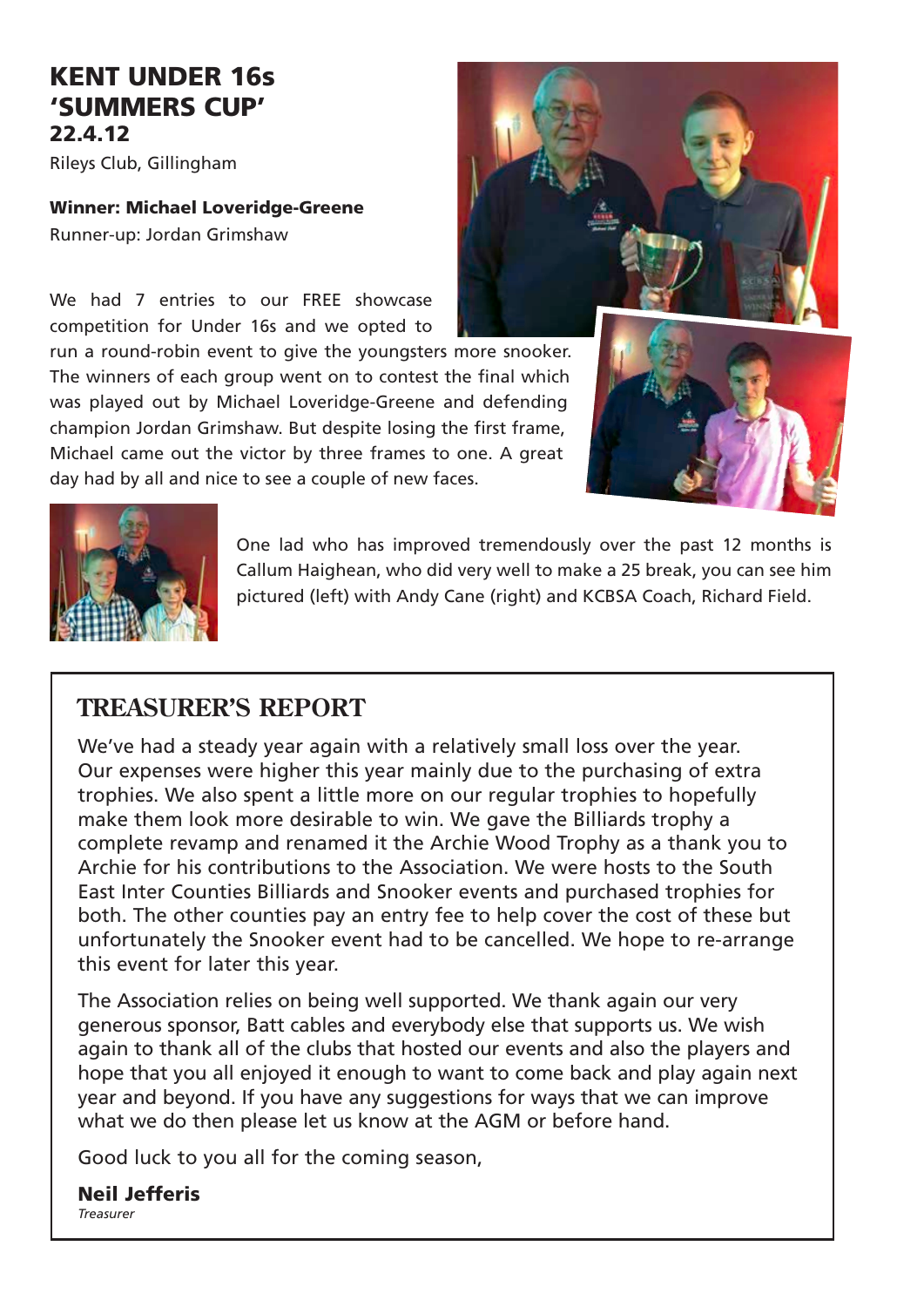## **KENT VETERANS SNOOKER 2011/12**

Event kindly hosted by Petts Wood Snooker Club

|                                        | <b>INCOME</b> | <b>EXPENDITURE</b> |
|----------------------------------------|---------------|--------------------|
|                                        | £             | £                  |
|                                        |               |                    |
| Winner                                 |               | 60.00              |
| Runner Up                              |               | 40.00              |
| <b>Expenses</b>                        |               | 67.34              |
| Entry Fees (10)                        | 100.00        |                    |
|                                        | 100.00        | 167.34             |
| <b>Expenditure Over Income: £67.34</b> |               |                    |

#### **KENT UNDER 21s SNOOKER 2011/12**

Event kindly hosted by Petts Wood Snooker Club

|                                       | <b>INCOME</b> | <b>EXPENDITURE</b> |
|---------------------------------------|---------------|--------------------|
| Winner<br>Runner Up                   | £             | 0.00<br>0.00       |
| <b>Expenses</b>                       |               | 0.00               |
| Entry Fees (1)                        | 0.00          |                    |
| <b>Expenditure Over Income: £0.00</b> | 0.00          | 0.00               |

## **KENT BILLIARDS 2011/12**

Event kindly hosted by Victoria Snooker Centre, Tunbridge Wells

|                                 | <b>INCOME</b><br>£ | <b>EXPENDITURE</b><br>£ |
|---------------------------------|--------------------|-------------------------|
|                                 |                    |                         |
| Winner                          |                    | 100.00                  |
| Runner-Up                       |                    | 50.00                   |
| <b>Expenses</b>                 |                    | 10.00                   |
| Entry Fee (14)                  | 140.00             |                         |
|                                 | 140.00             | 160.00                  |
| Evan diture Over Income, 530,00 |                    |                         |

#### *Expenditure Over Income: £20.00*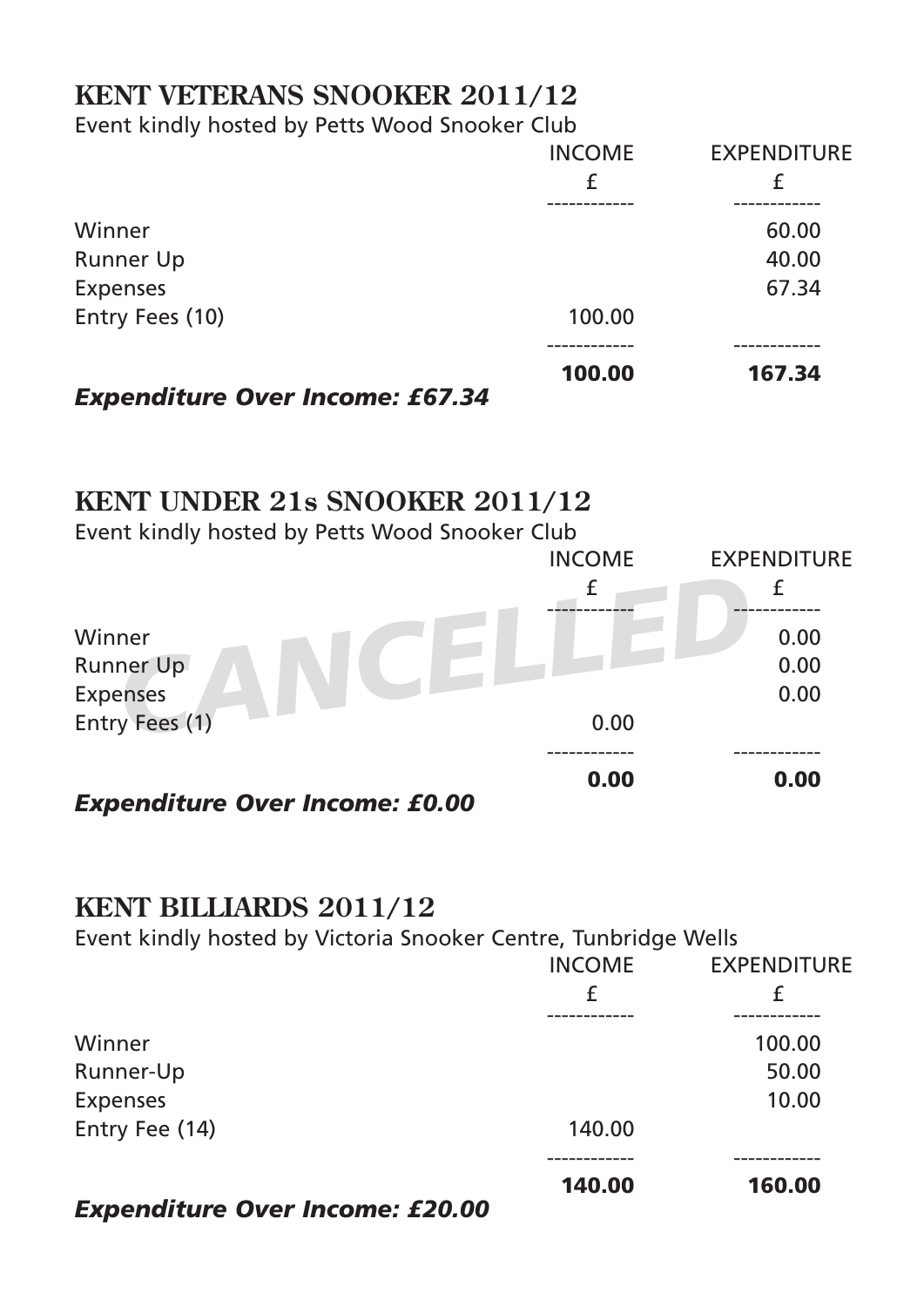## **KENT COUNTY PAIRS 2011/12**

#### Event kindly hosted by Rileys Folkestone

|                      | <b>INCOME</b> | <b>EXPENDITURE</b> |
|----------------------|---------------|--------------------|
|                      | £             | £                  |
|                      |               |                    |
| Winners              |               | 100.00             |
| Runners-Up           |               | 40.00              |
| <b>Expenses</b>      |               | 49.15              |
| Entry Fees (9 pairs) | 135.00        |                    |
|                      |               |                    |
|                      | 135.00        | 189.15             |
|                      |               |                    |

#### *Expenditure Over Income: £54.15*

## **KENT COUNTY TEAMS 2011/12**

Event kindly hosted by Rileys Snooker Club, Gillingham

|                      | <b>INCOME</b> | <b>EXPENDITURE</b> |
|----------------------|---------------|--------------------|
|                      | £             | £                  |
|                      |               |                    |
| Winner               |               | 105.00             |
| Runners-Up           |               | 30.00              |
| <b>Expenses</b>      |               | 39.75              |
| Entry Fees (7 teams) | 140.00        |                    |
|                      | 140.00        | 174.75             |
|                      |               |                    |

#### *Expenditure Over Income: £34.75*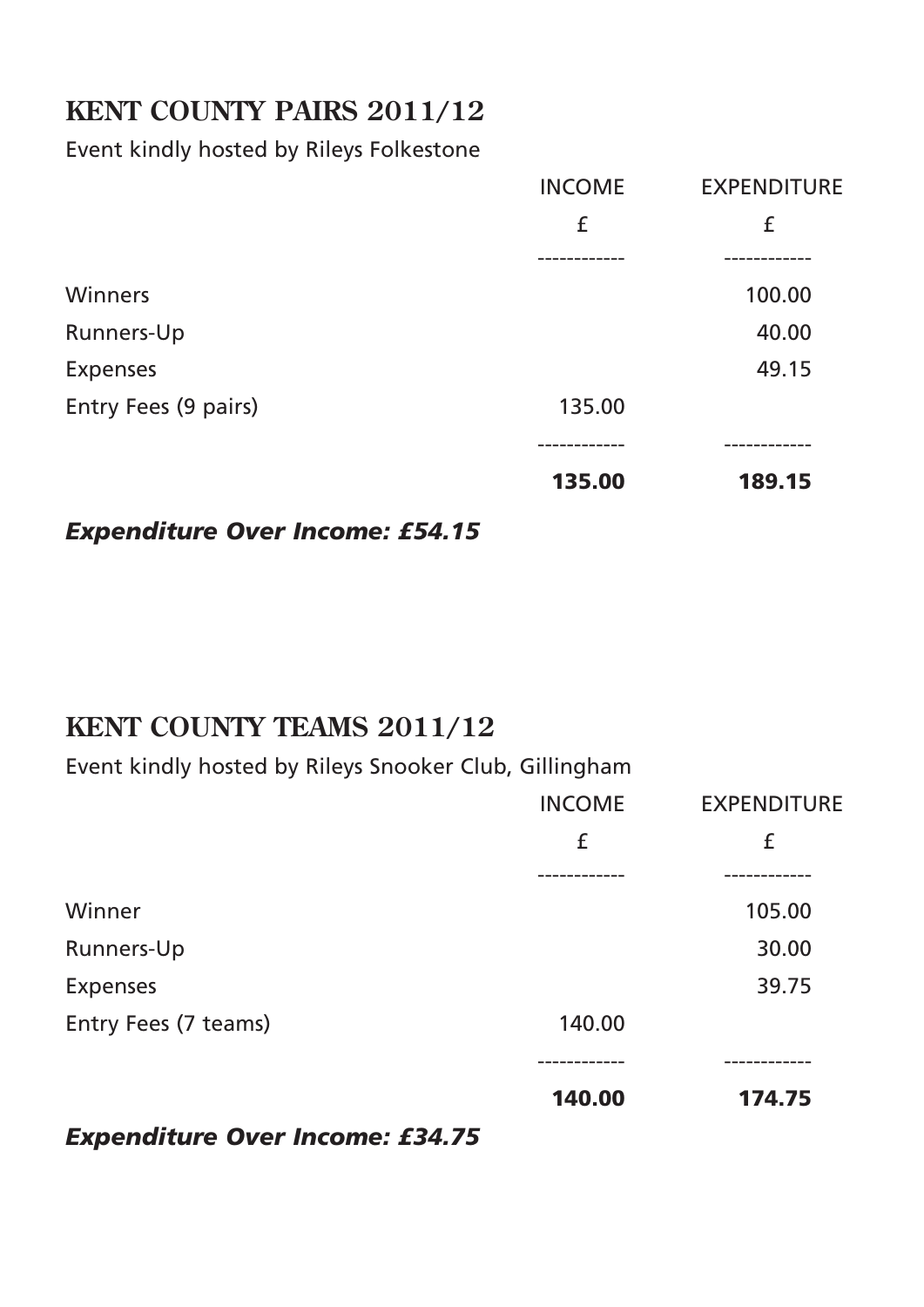## **KENT AMATEUR CHAMPIONSHIPS 2011/12**

Event kindly hosted by Jordan's Snooker Lounge, Rainham

| <b>INCOME</b> | <b>EXPENDITURE</b> |
|---------------|--------------------|
| £             | £                  |
|               |                    |
|               | 200.00             |
|               | 100.00             |
|               | 100.00             |
|               | 40.00              |
|               | 10.00              |
|               | 40.00              |
|               | 55.30              |
| 440.00        |                    |
| 50.00         |                    |
|               |                    |
| 490.00        | 545.30             |
|               |                    |

*Expenditure Over Income: £55.30*

## **KENT COUNTY CUP 2011/12**

Event kindly hosted by Jordan's Snooker Lounge, Rainham

|                                | <b>INCOME</b>   | <b>EXPENDITURE</b> |
|--------------------------------|-----------------|--------------------|
|                                | £<br>---------- | £<br>. <u>.</u>    |
| Winner                         |                 | 300.00             |
| <b>Runner Up</b>               |                 | 150.00             |
| Semi-Finalists (2 x £50)       |                 | 100.00             |
| Quarter-Finalists (4 x £20)    |                 | 80.00              |
| <b>Highest Break</b>           |                 | 10.00              |
| <b>Plate Competition</b>       |                 | 60.00              |
| <b>Expenses</b>                |                 | 90.00              |
| Entry Fee (66)                 | 660.00          |                    |
| Bonus Prize Money (Les Church) | 60.00           |                    |
|                                | 720.00          | 790.00             |
|                                |                 |                    |

#### *Expenditure Over Income: £70.00*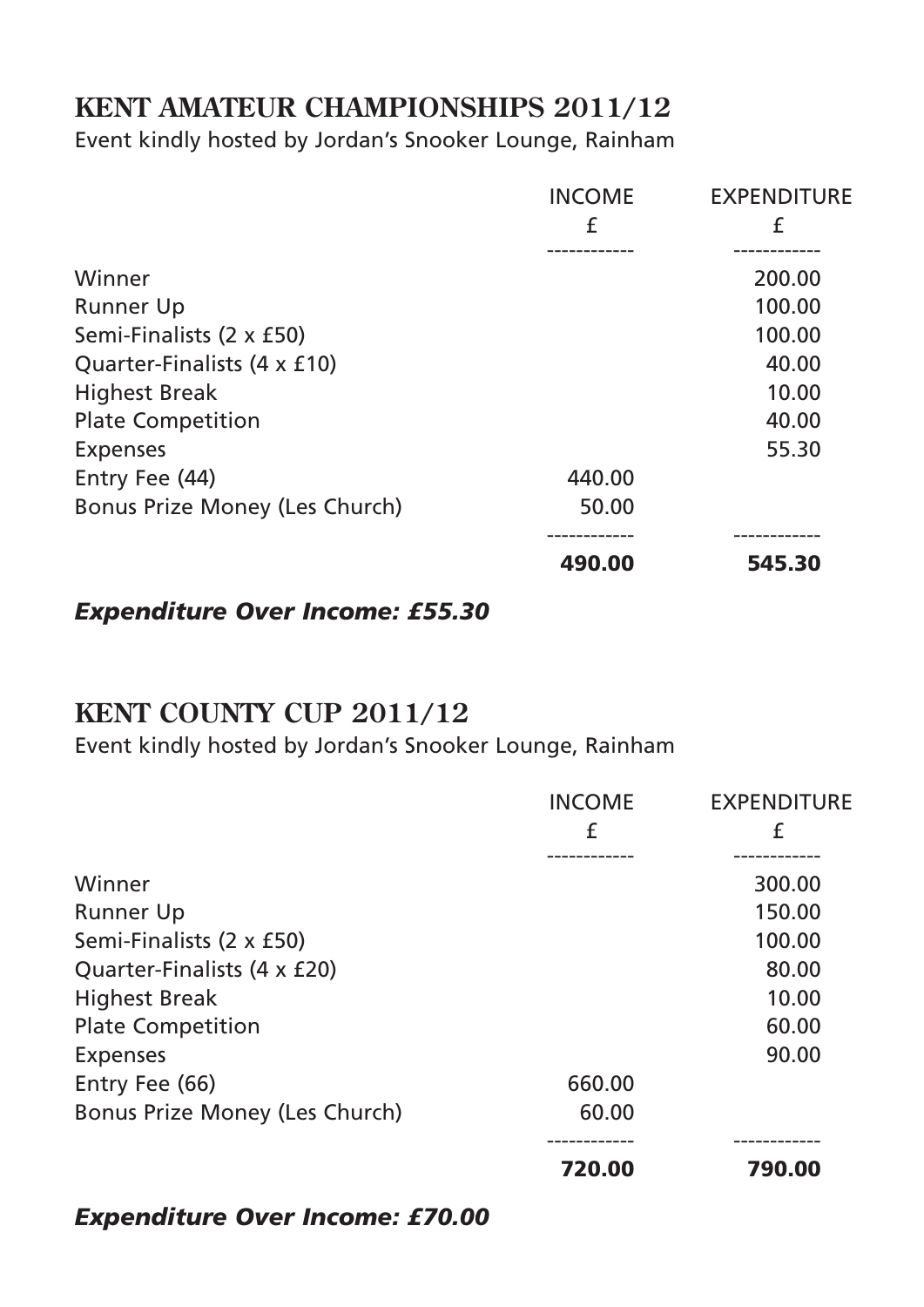## **KENT UNDER 16s 'SUMMERS CUP' SNOOKER 2011/12**

Event kindly hosted by Rileys Snooker Club, Gillingham

|                           | <b>INCOME</b> | <b>EXPENDITURE</b> |
|---------------------------|---------------|--------------------|
|                           | £             | £                  |
|                           |               |                    |
| Winner                    |               | 20.00              |
| Runner Up                 |               | 10.00              |
| <b>Expenses</b>           |               | 40.00              |
| Entry Fees (7) FREE ENTRY | 0.00          |                    |
|                           |               |                    |
|                           | 0.00          | 70.00              |
|                           |               |                    |

*Expenditure Over Income: £70.00*

## **INCOME & EXPENDITURE ACCOUNT 30 APRIL 2012**

| <b>INCOME</b>                                                                | 30.4.12<br>£ | 30.4.11<br>£ |
|------------------------------------------------------------------------------|--------------|--------------|
| Membership Subscriptions*†                                                   | 445.50       | 505.50       |
| Interest on Accounts                                                         | 0.68         | 0.68         |
| <b>Batt Cables Sponsorship</b>                                               | 1250.00      | 1250.00      |
| <b>Additional Sponsorship</b>                                                | 50.00        | 120.00       |
| Clothing Sold                                                                |              |              |
| <b>Inter-Counties Entry Fees</b>                                             | 120.00       |              |
| * Competitions Subs 2011-12: 307.00<br>† Standing Order Subs 2012-13: 138.50 | 1866.18      | 1876.18      |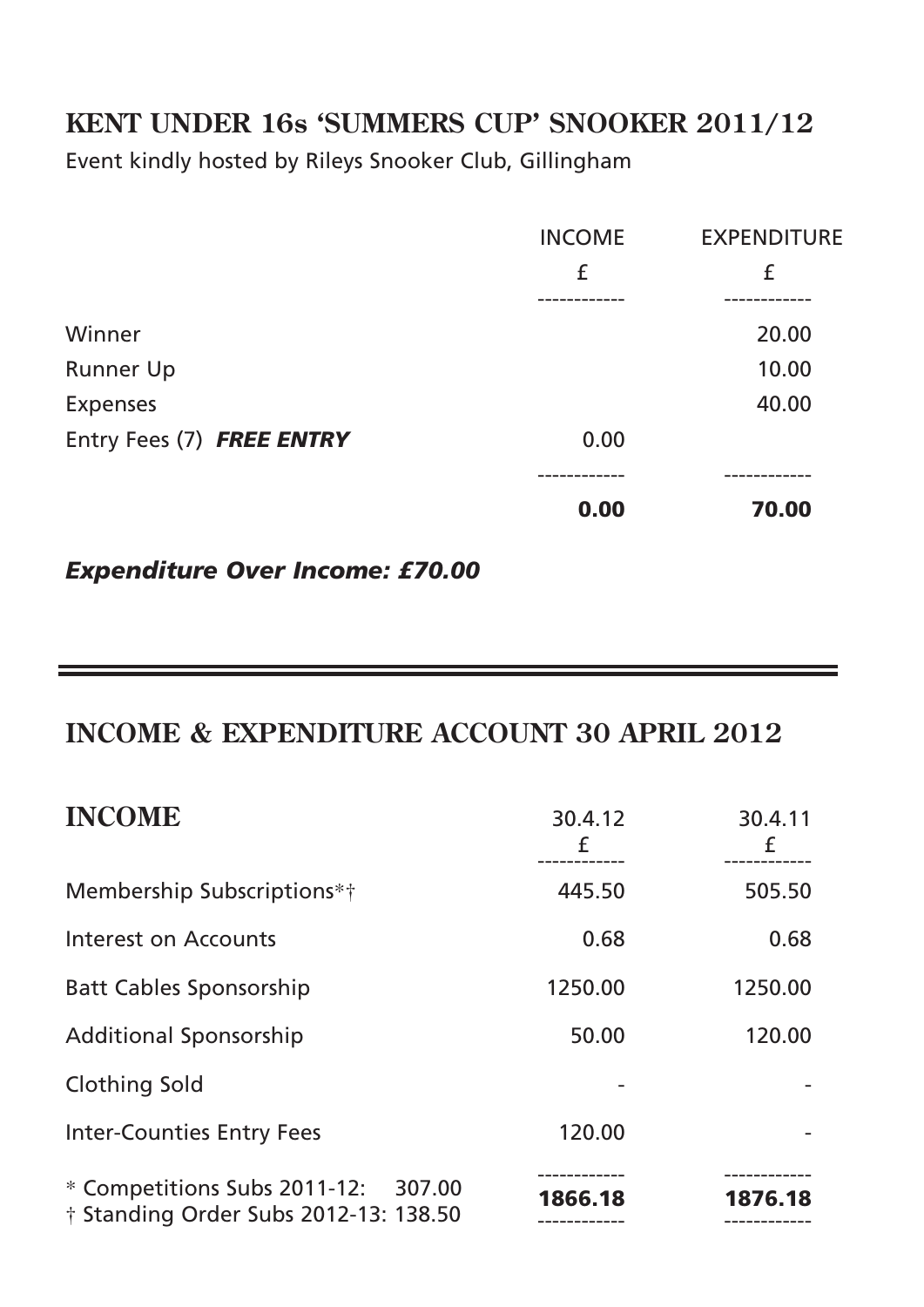| <b>EXPENDITURE</b>             | 30.4.12<br>£ | 30.4.11<br>£            |
|--------------------------------|--------------|-------------------------|
| Secretary's Costs              | 0.00         | -----------<br>0.00     |
| <b>Treasurer's Costs</b>       | 0.00         | 0.00                    |
| <b>President's Costs</b>       | 0.00         | 0.00                    |
| <b>Chairman's Costs</b>        | 0.00         | 0.00                    |
| <b>Website Charges</b>         | 211.53       | 151.65                  |
| <b>County Team Entries</b>     | 0.00         | 80.00                   |
| <b>Committee Expenses</b>      | 0.00         | 52.80                   |
| Archie Wood Trophy             | 163.40       |                         |
| <b>Competition Trophies</b>    | 541.44       | 404.44                  |
| <b>Inter-Counties Trophies</b> | 160.20       | 0.00                    |
| <b>Competition Expenses</b>    | 371.54       | 418.05                  |
| <b>Inter-Counties Expenses</b> | 55.20        | 165.00                  |
| Postage                        | 75.18        | 66.24                   |
| Printing                       | 313.40       | 308.38                  |
| Clothing                       | 0.00         | 0.00                    |
| PayPal Fees                    | 42.00        | 0.00                    |
| Charity                        | 0.00         | 0.00                    |
| Snooker Scene Advertisement    | 72.00        | 0.00                    |
|                                | 2005.89      | ------------<br>1646.56 |

*Expenditure (£2005.89) – Income (1866.18) = LOSS £139.71*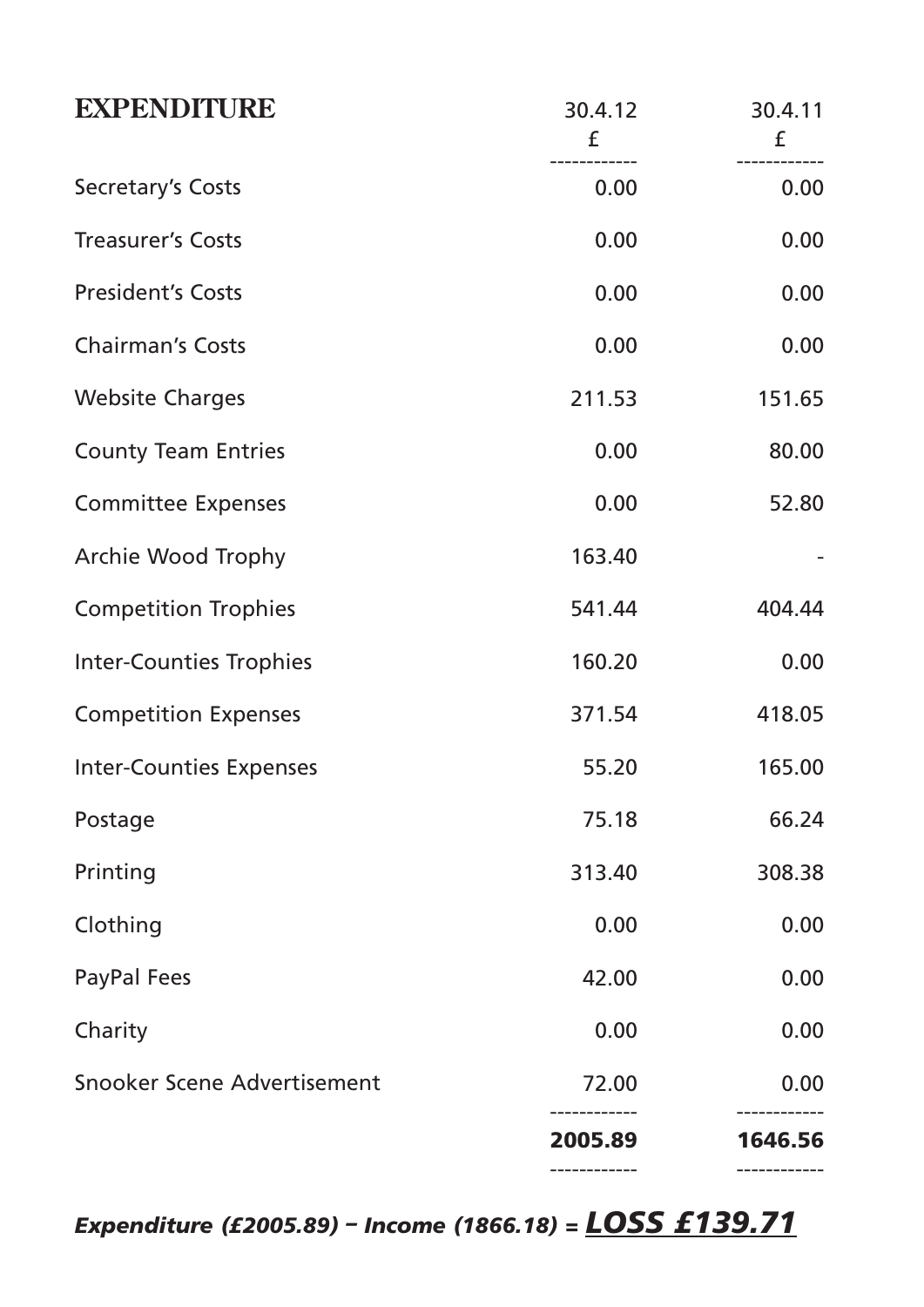## **BALANCE SHEET AS ON 30 APRIL 2012**

| <b>CURRENT ASSETS</b>                          | 30.4.12<br>f | 30.4.11<br>£ |
|------------------------------------------------|--------------|--------------|
| Cash at Bank High Interest Account             | 1188.29      | 1187.61      |
| Cash at Bank - Current Account                 | 587.74       | 595.02       |
| Batt Cable Sponsorship (Cheque not yet cashed) | 1250.00      | 1250.00      |
| Other cheques not yet cashed                   | 40.00        |              |
|                                                | 3066.03      | 3032.63      |
| <b>CURRENT LIABILITIES</b>                     |              |              |
| <b>Sundry Creditors</b>                        | 173.11       | 0.00         |
| <b>Nett Cash Current Assets</b>                | 2892.92      | 3032.63      |
|                                                | 3066.03      | 3032.63      |

## **CAPITAL FUND ACCOUNT**

| <b>Balance at 30th April 2011</b> | £3032.63 |
|-----------------------------------|----------|
| Loss at 30th April 2012           | £139.71  |
| <b>Balance at 30th April 2012</b> | £2892.92 |
| $\Delta H A H Q$                  |          |

Neil Jefferis *Hon. Treasurer*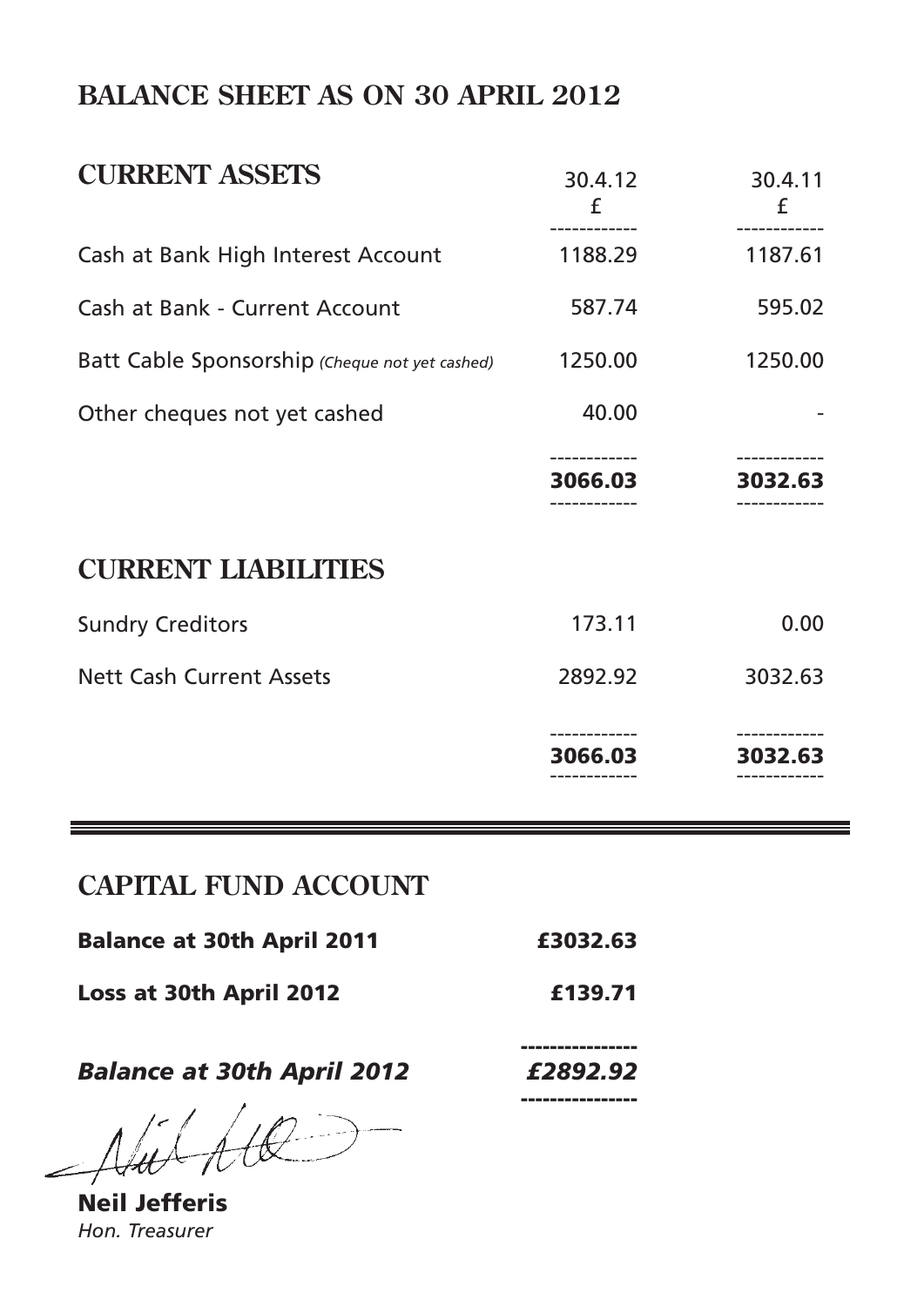en. • COMPLIMENT SLIPS<br>• LETTERHEADS<br>• COMPLIMENT SLIPS<br>• LEAFLETS • SLIPS<br>• LEAFLETS • SLIPS<br>• LEAFLETS • SLIPS<br>• LEAFLETS • SLIPS<br>• LEAFLETS • SLIPS<br>• LEAFLETS • SLIPS<br>• LEAFLETS • SLIPS<br>• LEAFLETS • SLIPS<br>• LEAFLETS • SLIPS

## Esquire Print Ltd.

Diamond Works Maidstone Road Nettlestead Maidstone Kent ME18 5HP

# Tel: 01622 871 871

print@esquireprint.com www.esquireprint.com

Opposite the turning for Yalding. Easy parking.

esquirepring



CALL DAVID JENNER FOR ALL YOUR PRINTING REQUIREMENTS